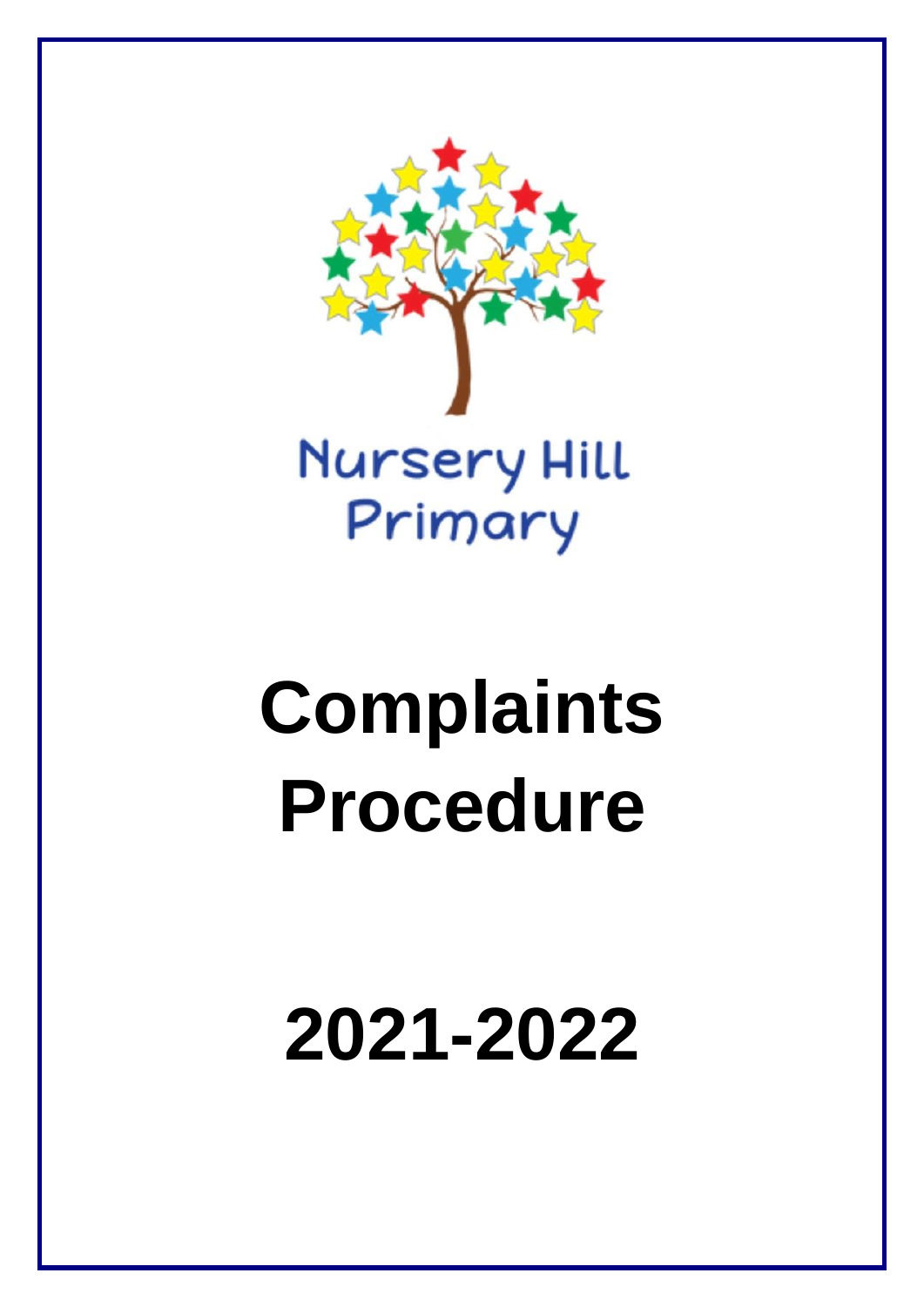## **1. Introduction**

- 1.1 This procedure has been adopted by the governing body to deal with complaints relating to the school except for those issues which are covered by other formal procedures or existing statutory bodies. (Note: examples of other procedures include complaints about the curriculum: issues relating to special educational needs: admissions: exclusions: allegations of misconduct against staff: allegations of lack of capability/competence against staff: staff grievances and so forth)
- 1.2 Ideally, the governing body would wish the business of the school to proceed without any situations occurring which might be the subject of a complaint, but it recognises that such situations may well arise from time to time. When this occurs the following procedures will be followed:

# **2. Stage One – Informal Stage**

- 2.1 If possible the governing body would wish issues to be resolved informally and at the earliest possible stage. It would therefore encourage complainants to raise issues informally with staff at the school by contacting the appropriate person. This would be the class teacher, or a member of the leadership team.
- 2.2 If the first approach is made to a Governor, the complaint will be referred to an appropriate member of staff and the complainant would be advised of this procedure.
- 2.3 Where the complaint concerns the Headteacher, in the first instance, the complaint should be raised with the Headteacher, unless the complainant feels this is not appropriate. In these circumstances, the complaint should be referred directly to the Chair of Governors.
- 2.4 This stage should take no more than 10 school days. However, where further investigations are required, new time limits can be set and the complainant sent details of the new deadline and an explanation for the delay.
- 2.5 If the complainant is unable to resolve the manner at the informal stage, by discussion with the appropriate member of staff, or considers the matter to be too serious for the informal stage, they should refer their complaint to the Headteacher under Stage 2.

### **3. Stage Two – Formal Complaint heard by the Headteacher**

- 3.1 A formal complaint referred to the Heactheaher should normally be made in writing.
- 3.2 The Headteacher will acknowledge receipt of the complaint and arrange for an appropriate investigation to be undertaken. This may be carried out by the Headteacher or may be delegated to another member of staff.
- 3.3 The investigation will be conducted as soon as reasonably practical. If there are likely to be any substantial delays, the Headteacher or the delegated staff member will inform the complainant of the progress. The investigation will be conducted with a view to establishing all relevant information, will be non-adversarial and will be impartial. This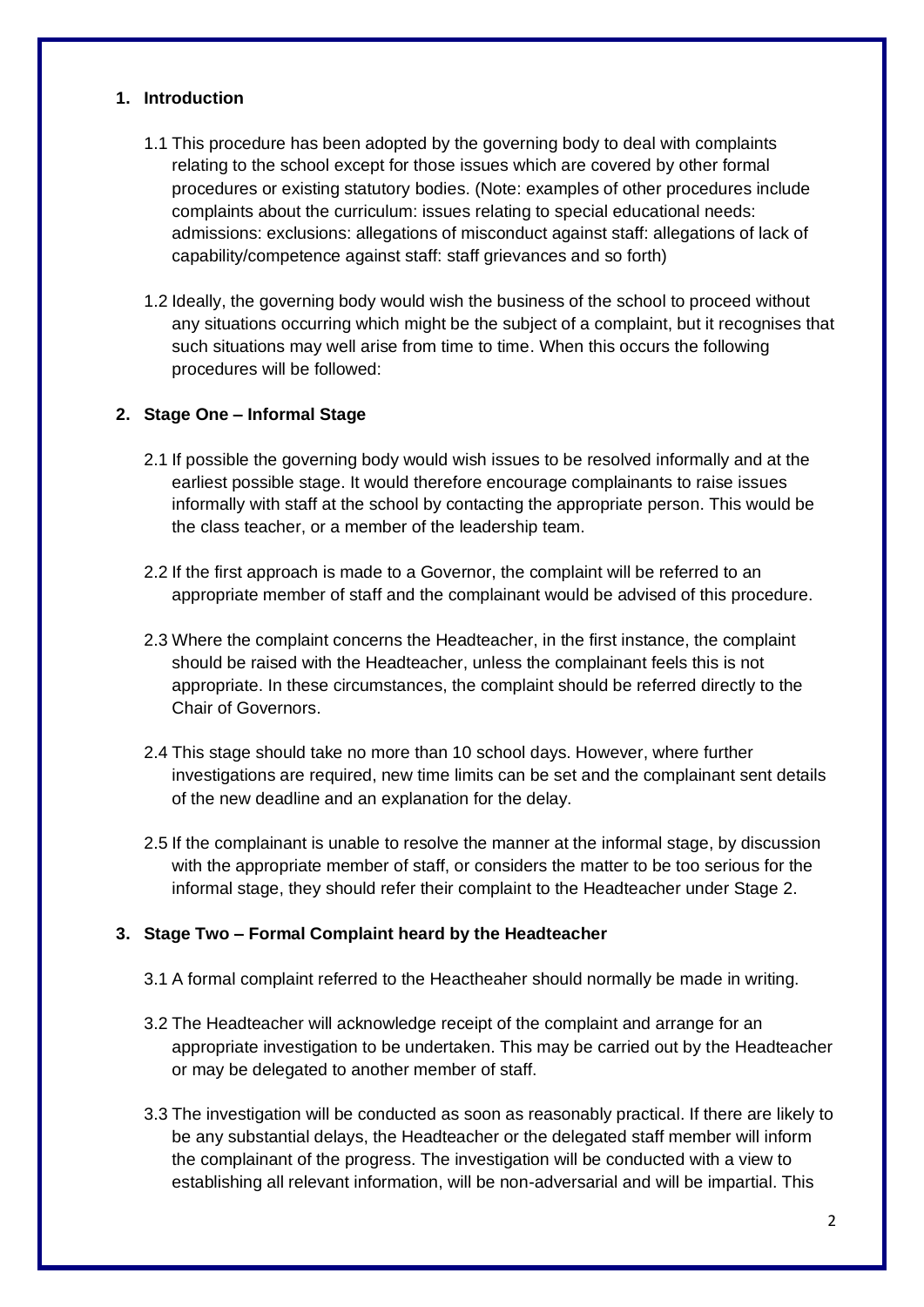process is likely to include giving the complainant an opportunity to discuss their complaint with the Headteacher or investigating member of staff.

- 3.4 At the conclusion of the investigation, if it has been conducted by an investigating member of staff, the investigator may make recommendations to the Headteacher.
- 3.5 The Headteacher will decide what action is appropriate and will notify the complainant of their decision. The decision will normally be notified to the complainant in writing. If the Headteacher is unable to inform the complainant of some aspects of the proposed action because, for example, there is a requirement of confidentiality, the Headteacher will explain the situation to the complainant.
- 3.6 This stage should be completed within 15 school days. However, where further investigations are required, new time limits can be set and the complainant sent details of the new deadline and an explanation for the delay.
- 3.7 If the complainant remains dissatisfied after stages one and two, or if the complaint involves the Headteacher, and has not been resolved, they should refer their complaint to the Chair of Governors. This may include any dissatisfaction about the manner in which the complaint had been addressed at stages one and/or two.
- 3.8 A formal complaint referred to the Chair of the Governors must be made no later than 10 working days following receipt of a Stage Two outcome.

### **4. Stage Three – Complaint heard by the Governing Body's Complaints Panel**

- 4.1 A formal complaint referred to the Chair of Governors should be made in writing.
- 4.2 The Governing Body will establish a Complaints Panel, consisting of at least three people who were not directly involved in the matter including one person independent of the management and running of the school.
- 4.3 The Panel will determine their own chair who will be responsible for the proceedings of the Panel. The Chair of Governors will refer the complaint to the Chair of the Panel.
- 4.4 The Panel's investigation will be conducted as soon as reasonably practical. If there are likely to be any substantial delays, the Chair of the Panel will arrange for the complainant to be informed of the progress.
- 4.5 The investigation will be conducted with a view to establishing all relevant information: will be non-adversarial: and will be impartial.
- 4.6 The Complaints Panel will arrange a hearing. The parent will be invited to attend the hearing and be accompanied, if they so wish.
- 4.7 The Hearing will allow the complainant an opportunity to discuss their complaint with the Panel and giving the school an opportunity to give their views on the complaint. The Panel may arrange to meet with the complainant and a representative of the school